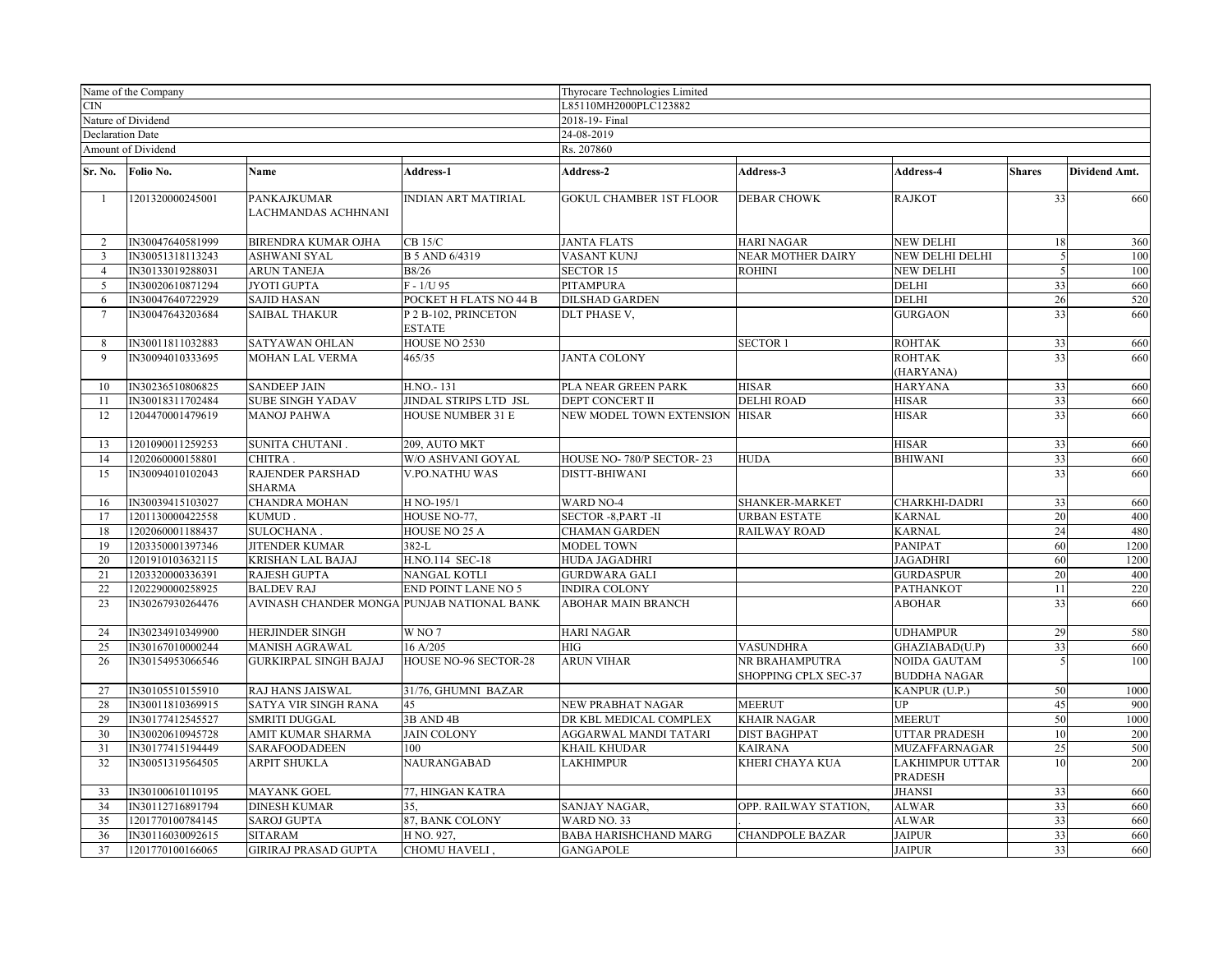| 38 | 1203660000021462 | KAMLA DEVI AGARWAL                                        | <b>B-7, SUBHASH NAGAR</b>                            | <b>SHASTRI NAGAR</b>                              | NEAR GOYAL HOSPITAL                         | <b>JAIPUR</b>                | 33 | 660 |
|----|------------------|-----------------------------------------------------------|------------------------------------------------------|---------------------------------------------------|---------------------------------------------|------------------------------|----|-----|
| 39 | IN30116030046657 | RAMJI LAL AGARWAL                                         | $B-7$                                                | <b>MANDIR MARG</b>                                | <b>SUBHASH NAGAR</b>                        | <b>JAIPUR</b>                | 33 | 660 |
| 40 | 1206590000052071 | KAMLESH KUMAR GUPTA                                       | <b>B-376 10-B SCHEME</b>                             | <b>GOPALPURA BYE PASS</b>                         | <b>DURGAPURA</b>                            | <b>JAIPUR</b>                | 33 | 660 |
| 41 | 1201770100073445 | SAJJAN KUMAR SHARMA                                       | D5/3 ULTRATECH CEMENT<br><b>COLONY</b>               | MOHANPURA TEH KOTPUTLI                            | <b>JAIPUR</b>                               | <b>JAIPUR</b>                |    | 100 |
| 42 | 1202470000395596 | RAM KRISHN SHARMA                                         | <b>SHIV COLONY</b>                                   |                                                   | DAUSA 171                                   | <b>DAUSA</b>                 | 33 | 660 |
| 43 | IN30133020771656 | SIDDHI MEHRA                                              | H.NO. 1 CHAND BHAWAN                                 | <b>KALA BAGH</b>                                  |                                             | AJMER(RAJ.)                  | 40 | 800 |
| 44 | IN30198310667440 | CHANDRA KANTA PATNI                                       | 6 AND 7, BANK NAGAR,                                 | MADHUVAN,                                         |                                             | CHITTORGARH<br>(RAJ.)        | 33 | 660 |
| 45 | 1203660000146070 | SNEH LATA GUPTA                                           | C/O DHANRAJ GUPTA                                    | <b>BAGWAS MOHALLA</b>                             | WARD NO. 10                                 | SADULPUR                     | 10 | 200 |
| 46 | 1204370000048255 | Uma Maroo                                                 | Ward No.- 28,                                        | Bharech Marg.                                     |                                             | Sikar                        | 20 | 400 |
| 47 | 1601010000168871 | PRASHANT KUMAR SIPANI                                     | OPP. BAGINARA MANDIR,                                | <b>NEAR WATER TANK</b>                            | CHIMPO KA MOHALLA,<br>GOGAGATE              | <b>BIKANER</b>               | 33 | 660 |
| 48 | IN30088814638147 | NAVRATAN KHAJANCHI                                        | ARIHANT PAPAD UDYOG,                                 | MUKIM BOTHRA KA MOHALLA                           | <b>BIKANER</b>                              | <b>RAJASTHAN</b>             | 33 | 660 |
| 49 | IN30133020103614 | ROSHNI SHARMA                                             | <b>496 VINOBA BASTI</b>                              |                                                   |                                             | SRIGANGANAGAR(R<br>AJASTHAN) | 33 | 660 |
| 50 | IN30045011271570 | <b>SWATI SAMUEL</b>                                       | <b>IDBI BANK LTD</b>                                 | <b>DHANLAXMI TOWERS</b>                           | 1st CHOPASANI RD.                           | <b>JODHPUR</b>               | 33 | 660 |
| 51 | 1201210100038945 | INDU GROVER                                               | A-275, SHASTRI NAGAR                                 |                                                   |                                             | <b>JODHPUR</b>               | 33 | 660 |
| 52 | 1201210100104849 | RAJNI LODHA                                               | 8/404.                                               | CHOPASANI HOUSING BOARD                           |                                             | <b>JODHPUR</b>               | 45 | 900 |
| 53 | 1301990000147661 | BRIJESH BHUPENDRABHAI<br>ADESARA                          | 28/45, PRAHLAD PLOT,                                 | OPP.HANUMAN DERI,                                 |                                             | <b>RAJKOT</b>                | 33 | 660 |
| 54 | 1301990000170828 | ASHISH RAJESHBHAI<br>THUMMAR                              | <b>B RANCHOD NAGAR SOC</b>                           | <b>JALARAM</b>                                    |                                             | <b>RAJKOT</b>                | 33 | 660 |
| 55 | IN30075711227849 | SHOBHANA JAYESHBHAI<br><b>GHANVA</b>                      | <b>NEW GANDHINAGAR</b><br><b>SOCIETY STREET NO 5</b> | <b>150 FT RING ROAD B/H BALAJI</b><br><b>HALL</b> | NR SHREE RAM PARK JAY<br><b>KHODIAR MAA</b> | <b>RAJKOT</b>                | 33 | 660 |
| 56 | IN30097410964425 | REKHABEN KHANDHADIA                                       | <b>NANI BAZAR,</b>                                   | KHIJDA STREET,                                    |                                             | <b>GONDAL.</b>               | 33 | 660 |
| 57 | IN30267932010404 | ANIL KANJIBHAI POPAT                                      | LODHIYA ANDHJAN<br>PUSTAKALAY                        | <b>BIRLA ROAD</b>                                 |                                             | <b>PORBANDAR</b>             | 33 | 660 |
| 58 | IN30097410447543 | ATUL MAKANLAL SHAH                                        | MAHALAXMI CHOWK,                                     | NR. LADI'S SCHOOL.                                | <b>NAGAR DELI</b>                           | JAMNAGAR.                    | 33 | 660 |
| 59 | 1203390000010777 | PRAGNA NILESH PATEL                                       | B-14/240,                                            | RANJITNAGAR,                                      |                                             | <b>JAMNAGAR</b>              | 33 | 660 |
| 60 | IN30154919577786 | PARWANI PUSHPA JEOO                                       | <b>GIRDHAR KUNJ</b>                                  | <b>8 LALBAHADUR SHASTRI</b><br><b>SOCIETY</b>     |                                             | <b>JUNAGADH</b>              | 33 | 660 |
| 61 | IN30097410633164 | RANJANBEN HARJIBHAI<br><b>PATEL</b>                       | NARSI PARA,                                          | B/H. SWAMI NARAYAN TEMPLE,                        |                                             | DHRANGADHRA.                 | 33 | 660 |
| 62 | IN30199110083965 | MEENABEN B. SHAH                                          | <b>LAXMI APPTARTMENT</b>                             | NR. SWAMINARAYAN<br><b>GURUKOOL</b>               | <b>SARDAR NAGAR</b>                         | <b>BHAVNAGAR</b>             | 33 | 660 |
| 63 | 1204470002253353 | AJAYKUMAR P VAGADIYA                                      | <b>M G ROAD</b>                                      | <b>BHAVNAGAR</b>                                  | <b>BHAVNAGAR</b>                            | <b>BHAVNAGAR</b>             |    | 40  |
| 64 | 1201060000956346 | MINAXIBEN NILKANTHBHAI PLOT NO 2238 A/10<br><b>BHATT</b>  |                                                      | SRI LEKHA SOCIETY                                 | <b>HILL DRIVE</b>                           | <b>BHAVNAGAR</b>             | 33 | 660 |
| 65 | 1202890000864870 | ANIL NANUBHAI CHAUHAN BLOCL NO 99                         |                                                      | <b>JUNA SINGALIYA</b>                             | <b>BHARATNAGAR</b>                          | <b>BHAVNAGAR</b>             | 33 | 660 |
| 66 | 1203150000030868 | ROHITKUMAR CHIMANLAL B/2, ABHINANDAN FLAT,<br><b>SHAH</b> |                                                      | NR. KOTHARI TOWER,                                | <b>SABARMATI</b>                            | <b>AHMEDABAD</b>             | 33 | 660 |
| 67 | 1204720010352876 | VIDHI M KANSARA                                           | A 303 KANCHANBHUMI APP<br><b>BHE</b>                 | KNAK KALA 100 FT ROAD                             | <b>SATELLITE</b>                            | <b>AHMEDABAD</b>             | 18 | 360 |
| 68 | IN30034310734473 | PATEL SHAILESHKUMAR<br><b>JIVANLAL</b>                    | 69/1, UTTAR GUJARAT PATEL ASARWA,<br>SOC.PART-1,     |                                                   |                                             | AHMEDABAD.                   | 33 | 660 |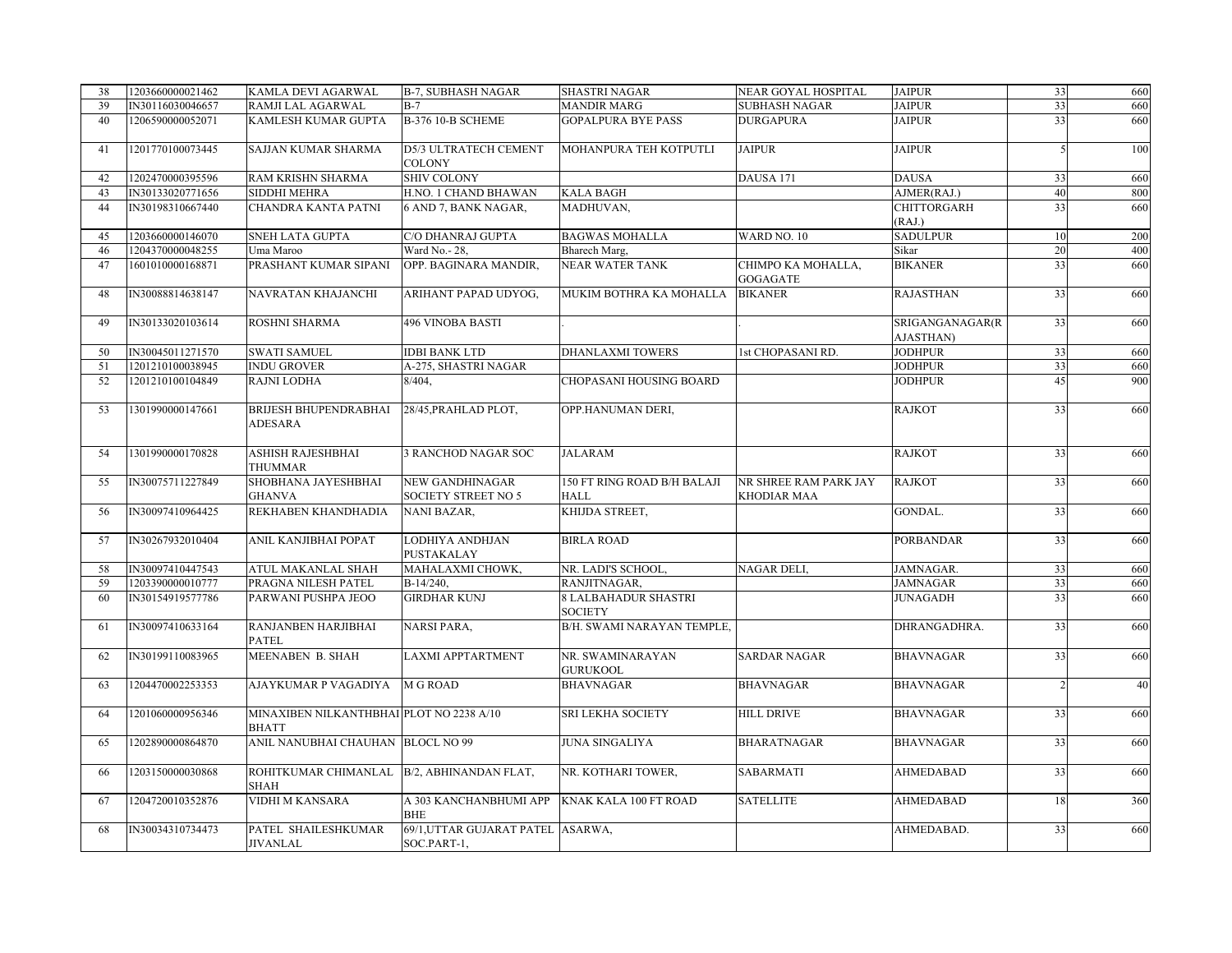| 69 | IN30034310734498 | PATEL ARUNABEN<br>SHAILESHBHAI                 | 69/1, UTTAR GUJARAT PATEL ASARWA,<br>SOC.PART-1,                       |                                         |                                      | AHMEDABAD.                      | 33 | 660  |
|----|------------------|------------------------------------------------|------------------------------------------------------------------------|-----------------------------------------|--------------------------------------|---------------------------------|----|------|
| 70 | IN30034310745180 | SHAKARIBEN JIVANLAL<br><b>PATEL</b>            | 69/1, UTTAR GUJARAT PATEL ASARWA,<br><b>SOC. PART-I</b>                |                                         |                                      | AHMEDABAD.                      | 33 | 660  |
| 71 | IN30305210122633 | MAYUR NATUBHAI PATEL                           | J-16-SANKRUT FLAT                                                      | NR, HIRABAUG SOC                        | <b>GHATLODIA</b>                     | <b>AHMEDABAD</b>                | 10 | 200  |
| 72 | 1204440000125639 | <b>RACHANABEN</b><br>MAHENDRASINH SOKAR        | G/10, KRISHNADHAM FLATS NR, OM BUNGLOWS                                |                                         | DHARAM ROAD                          | MEHSANA                         | 33 | 660  |
| 73 | IN30051321094827 | ANJANA BABULAL SHAH                            | 1995 JANI WADO                                                         | VISNAGAR 5 VISNAGAR                     | MEHSANA JANI WADO                    | VISNAGAR GUJARAT                | 30 | 600  |
| 74 | IN30199110340961 | KAUSHAL ANTANI                                 | D/2, SHRI MADHURAM<br><b>FLATS</b>                                     | NEAR CHANAKYA PURI CROSS<br><b>ROAD</b> | <b>CHANAKYA ROAD</b>                 | VADODARA                        | 1  | 20   |
| 75 | 1203320000658644 | <b>ASHOK SHYAMSUNDER</b><br><b>SHAH</b>        | 301-7 PAWAN FLATE ANAND<br><b>NAGAR</b>                                | <b>SOCIETY 7 ZETALAPUR ROAD</b>         | VADODARA                             | <b>BARODA</b>                   | 20 | 400  |
| 76 | 1301670000294981 | SHAH PARESH POPATLAL                           | <b>B/36 LALITA NAGAR SOC</b>                                           | <b>NEAR RAJESH TOWER</b>                | <b>GOTRI</b>                         | VADODARA                        | 30 | 600  |
| 77 | 1203320000718895 | SHILPI SURESH BANSAL                           | E 107 - 108                                                            | NEW T T MKT                             | <b>RING ROAD</b>                     | <b>SURAT</b>                    | 33 | 660  |
| 78 | 1204150000128692 | JIGNESH DHIRAJLAL MEHTA 403, GOPINATH APP,     |                                                                        | <b>MAIN ROAD</b>                        | <b>MAHINDRPURA</b>                   | <b>SURAT</b>                    | 33 | 660  |
| 79 | IN30015910222456 |                                                | JITENDRA DILIPBHAI DESAI H-406 PRAMUKH RESIDENCY DAMAN ROAD NEAR CHALA | <b>GRAM PANCHAYAT</b>                   | VILLAGE CHALA TALUKA<br><b>PARDI</b> | VALSAD GUJARAT                  | 20 | 400  |
| 80 | 1304140003924373 | <b>GAURAV SAXENA</b>                           | <b>ENERCON INDIA LTD</b>                                               | SURVEY 33 NR SILVER INDC                | <b>ESTATE BHIMPORE</b>               | <b>DAMAN</b>                    | 10 | 200  |
| 81 | IN30135610074312 | JAYESH YUVRAJ ATHAVIA                          | CANARA BANK, S.S. (O),<br>C.O.,                                        | MAKER TOWER,                            | CUFFE PARADE,                        | MUMBAI.                         | 33 | 660  |
| 82 | 1201070000024781 | SHARMILA SWAMINATHAN<br><b>IYER</b>            | NEW SUNITA APARTMENTS                                                  | 169B/8B,                                | SION(EAST)                           | MUMBAI                          | 33 | 660  |
| 83 | IN30047640013975 | <b>SWATI SAH</b>                               | <b>6 NAAD BRAHMA</b>                                                   | 17TH ROAD                               | <b>KHAR WEST</b>                     | <b>MUMBAI</b>                   | 33 | 660  |
| 84 | IN30154915071210 | BABURAO SHANKAR CHARI C/111 SOHINI APTS        | DATTAMANDIR ROAD                                                       | VAKOLA SANTACRUZ EAST                   | <b>MUMBAI</b>                        |                                 | 33 | 660  |
| 85 | IN30154915876881 | <b>MAYUR T SHAH</b>                            | <b>B-201, SHUBH SHANTI</b><br><b>COMPLEX CHS</b>                       | M G ROAD, DAHANUKAR WADI                | <b>KANDIVALI WEST</b>                | MUMBAI,<br>MAHARASHTRA          | 33 | 660  |
| 86 | IN30048410054090 | SUNITA KANAIYALAL VORA FLAT NO 704, ANAND LOK, | PLOT NO 313                                                            | PANT NAGAR, R N NARKAR<br><b>MARG</b>   | <b>GHATKOPAR EAST</b>                | MUMBAI                          | 33 | 660  |
| 87 | IN30226911914444 | VAISHALI MOHANLAL<br>GALA                      | 6 623 DARSHANA APT 90<br>FEET ROAD,                                    | ABOVE RAVINDRA NURSING<br>HOME,         | MULUNDE MUMBAI,                      | MAHARASHTRA                     | 63 | 1260 |
| 88 | IN30154918028071 | <b>SUMIT YAGNICK</b>                           | <b>B1201 SAI SANSKAR</b><br><b>SOCIETY</b>                             | <b>SION TROMBAY ROAD</b>                | <b>DEONAR B/H HP PETROL</b>          | MUMBAI.<br>MAHARASHTRA          | 33 | 660  |
| 89 | IN30047640375935 | RAJESH CHAMPALAL JAIN                          | 355 RASTA PETH                                                         | TRIPUTI COMPLEX                         | OPP KEM HOSPITAL                     | <b>PUNE</b>                     | 33 | 660  |
| 90 | IN30177410059499 | Tukaram Manikrao Varat                         | Pl No 60/A                                                             | Nr Gas Godawn Pipeline Road             | Aikya Nagar Savedi                   | Ahmednagar                      | 25 | 500  |
| 91 | IN30177411899992 | DATTATRAY KRISHNAJI<br><b>NALAVADE</b>         | A P BARADGAON                                                          | <b>SUDRIK</b>                           | <b>KARJAT</b>                        | AHAMDNAGAR                      | 18 | 360  |
| 92 | IN30047641889649 | CHANDAN GOPAL<br><b>BHANGALE</b>               | VATSALAI PLOT NO 6                                                     | OPP MANDAKINI BUILDING                  | <b>SHAHVNAGAR</b>                    | <b>JALGAON</b>                  | 10 | 200  |
| 93 | 1203440000538735 | VIJAY VITHAL BHARAMBE                          | BLOCK NO.6,                                                            | SWAMINI APPT.,                          | <b>SHARDA NAGAR</b>                  | <b>BHUSAWAL</b>                 | 10 | 200  |
| 94 | 1302310000011958 | ROHITKUMAR LALCHAND<br><b>DOSHI</b>            | <b>C/O ARIHANT SALES</b><br>AGENCY                                     | <b>OLD COTTON MARKET</b>                |                                      | <b>AKOLA</b>                    | 33 | 660  |
| 95 | 1203230000228831 | SURESHWAR.                                     | H 360 NHDC COLONY                                                      | <b>NARMADA NAGAR</b>                    | TEH PUNASA DIST<br><b>KHANDWA</b>    | <b>EAST NIMAR</b>               | 15 | 300  |
| 96 | IN30051319291142 | RISHITA SOMANI                                 | <b>HNO 165</b>                                                         | <b>GUMASHTA NAGAR</b>                   | <b>NEAR VYANKTESH</b>                | <b>INDORE MADHYA</b><br>PRADESH | 50 | 1000 |
| 97 | IN30198310068818 | RAM GILDA                                      | 47/5, IDA COMPLEX,                                                     | NEAR HORMONY PLAZA,                     | AGRAWAL NAGAR, MAIN<br>ROAD,         | INDORE (M.P.)                   | 33 | 660  |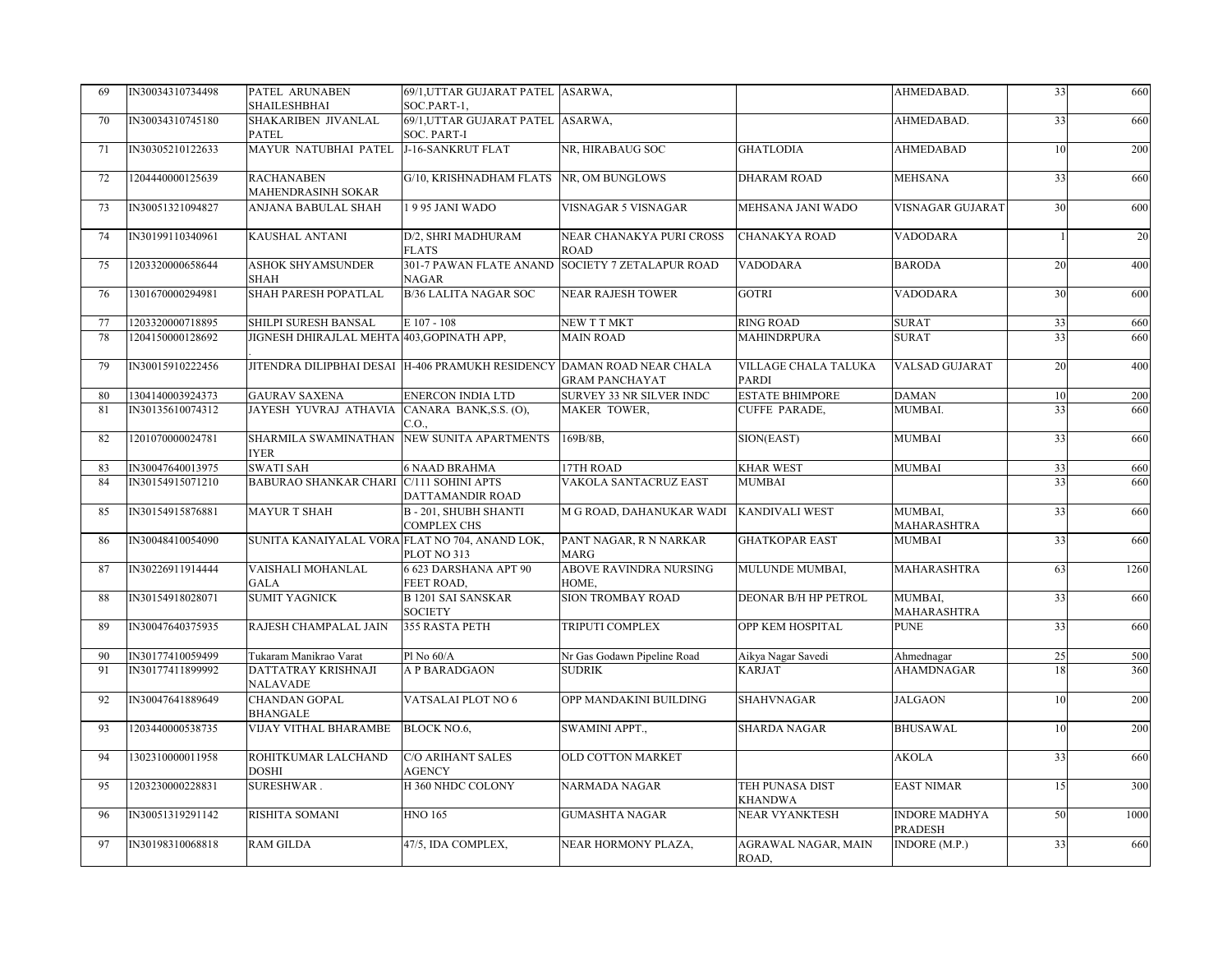| 98  | 1204720011173161 | PRIYA JAIN                               | 143/1 SHRI MANGAL NAGAR BICHOLI HAPSI ROAD |                                             |                                     | INDORE                         | 5                       | 100  |
|-----|------------------|------------------------------------------|--------------------------------------------|---------------------------------------------|-------------------------------------|--------------------------------|-------------------------|------|
| 99  | 1203160000124609 | <b>MANISHA JAIN</b>                      | LAO CUTPIECE SADI                          | SADAN VARNI COLONY                          |                                     | <b>SAGAR</b>                   | 30                      | 600  |
| 100 | 1204470004099079 | <b>DWARIKA PRASAD</b><br><b>PRADHAN</b>  | CHOWK COLONY B E H<br>ROAD PO              |                                             |                                     | REWA                           | 30                      | 600  |
| 101 | 1201060100238791 | <b>MUKUL JAIN</b>                        | PL/NO.802 R.P.NAGAR                        | KOSABADI                                    | KORBA(C.G.)                         | <b>KORBA</b>                   | 30                      | 600  |
| 102 | IN30047640960650 | PEECHARA NARSINGH RAO                    | A 302 KESHAV DALE APTS                     | PLOT NO 6/3/581                             | <b>ANAND NAGAR COLONY</b>           | KHAIRATABAD                    | .5                      | 100  |
| 103 | IN30102213265989 | <b>SUNITA</b>                            | 124100/1                                   | INDIRA NAGAR COLONY                         | <b>LOTHKUNTA</b>                    | SECUNDERABAD<br>A.P.           | 33                      | 660  |
| 104 | IN30047642333156 | <b>DARSANAM BABU RAO</b>                 | D9, INCOMETAX                              | 8-2-603, SHAIKPET                           | <b>BANJARA HILLS</b>                | <b>HYDERABAD</b>               | $\overline{1}$          | 20   |
| 105 | 1203070000131281 | <b>NAGOOR KALYANI</b>                    | H NO:2-2-264                               | <b>STREET: DUBBAWADA</b>                    | POST:METPALLY                       | KARIMNAGAR DIST                | 25                      | 500  |
| 106 | IN30102221489600 | YARAM SHANKAR REDDY                      | ONO C138 BUNGLOWS<br>AREA                  | P V COLONY                                  | <b>MANUGURU</b>                     | <b>KHAMMAM DIST</b>            | 33                      | 660  |
| 107 | IN30039414212359 | A CHANDRA SEKHAR                         | NO 1/32 1/42                               | I ROAD                                      |                                     | <b>ANANTAPUR</b>               | 50                      | 1000 |
| 108 | 1204470000545876 | CHAMAN PAMECHA                           | 28/1, UMRAV SADAN<br><b>RAILWAY</b>        | PARALLEL ROAD, SESHADRI                     | PURAM, NEHRU NAGAR,                 | <b>BENGALURU</b>               | 10                      | 200  |
| 109 | IN30192630790151 | <b>CVWALI</b>                            | <b>TAGORE ROAD</b>                         |                                             |                                     | <b>GADAG</b>                   | 20                      | 400  |
| 110 | 1203760000624750 | VIGNESHWARI RAMESH                       | 511 ABLOCK SRINIVAS<br><b>APARTMENT</b>    | <b>CUDDALORE ROAD</b><br>ARIYANKUPPAM       | <b>PUDUCHERRY</b>                   | PONDICHERRY                    |                         | 20   |
| 111 | IN30039416343467 | <b>ANANTHARAMAN</b>                      | <b>NO 18</b>                               | <b>MARIAM NAGAR</b>                         |                                     | <b>KARAIKAL</b>                | 10                      | 200  |
| 112 | IN30163740500108 | POONKOTHAI K                             | 7/470 18TH STREET                          | PHASE II                                    | <b>SATHUVACHARI</b>                 | <b>VELLORE</b>                 | 50                      | 1000 |
| 113 | IN30047643337367 | <b>ASHISH RATNAKAR</b><br>NANDAGAWALI    | <b>TCS TECHNOPARK</b>                      | T 08 TRIVANDRUM                             | <b>KERALA</b>                       | <b>TRIVANDRUM</b>              | 10                      | 200  |
| 114 | IN30226910159900 | <b>NAGARAJAN R</b>                       | 13/114, ANNA NAGAR                         | 2ND CROSS STREET.                           | KULITHALAI.                         | <b>TAMIL NADU</b>              | 9                       | 180  |
| 115 | IN30163740486906 | MEENA PARAMESWARAN                       | 13/419, JANANI                             | NEW COLONY                                  | <b>MANKAVU</b>                      | PALAKKAD                       | 10                      | 200  |
| 116 | IN30163740979693 | <b>ANITHA SURESH</b>                     | MELEVALAPPIL HOUSE                         | KANJIRAKODE P O                             | WADAKANCHERY                        | <b>THRISSUR</b>                | 20                      | 400  |
| 117 | IN30189510873185 | <b>LIJU V OOMMEN</b>                     | SAJU COTTAGE                               | KUTTAMPEROOR PO                             | <b>MANNAR</b>                       | ALAPPUZHA,<br><b>KERALA</b>    | 75                      | 1500 |
| 118 | IN30154917098445 | MURARI AGRAWAL                           | 5 JADULAL MULLICK ROAD                     | C/O SRI AZAD TRANSPORT CO<br><b>PVT LTD</b> |                                     | <b>KOLKATA</b>                 | 10                      | 200  |
| 119 | IN30047610545069 | <b>RAHUL BOTHRA</b>                      | FLAT NO 5A, 64B                            | <b>BALLYGUNGE CIRCULAR ROAD</b>             |                                     | KOLKATA, WEST<br><b>BENGAL</b> | 33                      | 660  |
| 120 | IN30070810695207 | <b>MAITREYI BAG</b>                      | 7A MG ROAD                                 | PURBA BARISHA                               | THAKUR PUKUR                        | KOLKATA                        | $\overline{\mathbf{3}}$ | 60   |
| 121 | IN30085310029529 | <b>GOVIND RAM AGARWALA</b>               | 80/1, JOY NARAYAN SANTRA<br>LANE           | <b>HOWRAH</b>                               |                                     |                                | 33                      | 660  |
| 122 | IN30181110081114 | <b>SARALA DEBI SONI</b>                  | 11/A, KALITALA 1ST LANE                    | P. O-RISHRA                                 | DIST-HOOGHLY                        | <b>WEST BENGAL</b>             | 10                      | 200  |
| 123 | 1204470005818833 | <b>ALAMGIR HOSSAIN SEKH</b>              | MOUJA HOSENAPUR J L NO<br>193              | 3 KENDYAMARI JALPAI                         | NANDIGRAM MIDNAPORE                 | <b>HALDIA</b>                  | 10                      | 200  |
| 124 | 1201090003468724 | <b>SHOVA DEVI PODDAR</b>                 | MEGHALAYA DRUGS<br><b>DISTRIBUTOR</b>      | P.O-WEST GARO HILLS TURA                    |                                     | <b>TURA</b>                    | 75                      | 1500 |
| 125 | IN30047642481007 | RAHUL DAYAL                              | C/O N DAYAL                                | SOUTH OF PATLIPUTRA SCHOOL JAGAT NARAYAN RD | <b>KADAMKUAN</b>                    | <b>PATNA</b>                   | 33                      | 660  |
| 126 | 1201910102185501 | <b>BIBHA KUMARI</b>                      | <b>D/O MITHILESH KUMAR</b><br><b>SINHA</b> | S M HOUSE NORTH OF SARADA                   | SADAN NAHARPAR TOWN<br><b>PATNA</b> | <b>PATNA</b>                   |                         | 20   |
| 127 | IN30021420081665 | <b>RASHMI NAG</b>                        | FLAT NO-L-3 SHIV GANGA<br>APARTMENT        | SONARI JAMSHEDPUR                           |                                     | <b>JAMSHEDPUR</b><br>JHARKHAND | 10                      | 200  |
| 128 | IN30051314786985 | <b>AWADHESH KUMAR</b>                    | MIG 35 ADITYAPUR 2                         | RIT ROAD ADITYAPUR                          | <b>JAMSHEDPUR</b>                   | JHARKHAND                      | 24                      | 480  |
| 129 | 1201092600112321 | <b>VISHAL PATODIA</b>                    | C/O DYNAMIC PHOTOCOPY<br><b>SERVICE</b>    | <b>COURT COMPOUND</b>                       | <b>CIRCULAR ROAD</b>                | <b>RANCHI</b>                  | 50                      | 1000 |
| 130 | IN30112716126577 | KAMAL AUTO FINANCE LTD KAMAL CO PREMISES |                                            | OPP GPO                                     | <b>MIROAD</b>                       | JAIPUR                         | 100                     | 2000 |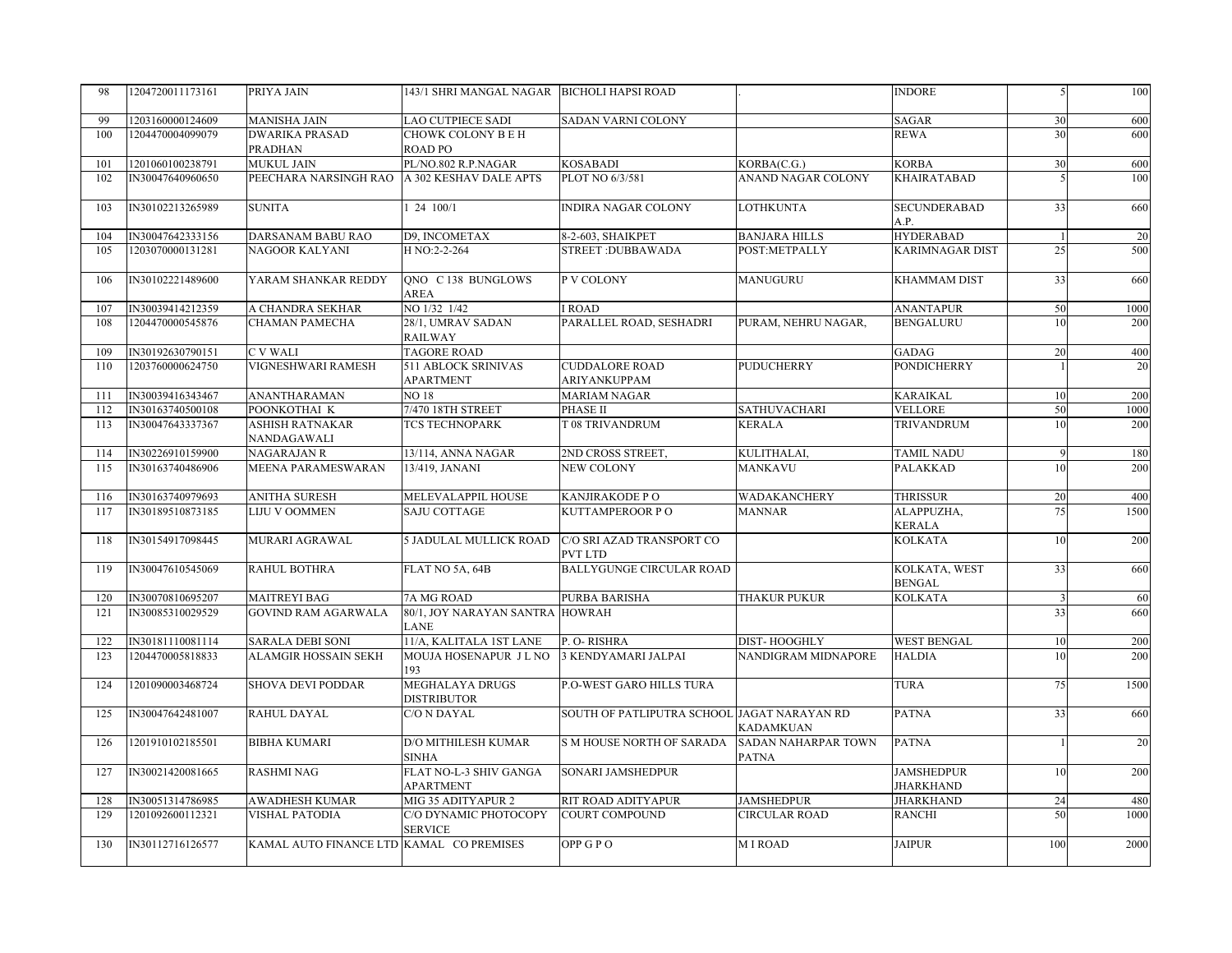| 131 | 1302860000018552 | MANOHAR LAL SAXENA       | 3 KH 27 VAISHALI NAGAR                         | <b>BEHIND DEAF SCHOOL</b> |                                   | <b>AJMER</b>         | 150            | 3000 |
|-----|------------------|--------------------------|------------------------------------------------|---------------------------|-----------------------------------|----------------------|----------------|------|
| 132 | IN30154918011024 | <b>HARESH DAHYALAL</b>   | 13/B SHANI DARSHAN APT                         | OPP SHANI TEMPLE REMEDI   | VASAI WEST                        | THANE                | 100            | 2000 |
|     |                  | <b>TRIVEDI</b>           |                                                |                           |                                   | MAHARASHTRA          |                |      |
| 133 | IN30047641317373 | RAVINDRA KRISHNA         | E/403 PRAJAPATI GARDENS                        | PLOT NO 39 SECTOR 5       |                                   | <b>NEW PANVEL</b>    | 100            | 2000 |
|     |                  | <b>HOLIWALE</b>          |                                                |                           |                                   |                      |                |      |
| 134 | IN30048419013759 | <b>GROW WEALTH</b>       | <b>B/180 ANANTHA TOWERS</b>                    | <b>HILL SIDE IIT</b>      | <b>POWAI</b>                      | <b>MUMBAI</b>        | 364            | 7280 |
|     |                  | CONSULTANTS PVT LTD      |                                                |                           |                                   | MAHARASHTRA          |                |      |
| 135 | IN30011810364567 | <b>JATINDER KHURANA</b>  | 24 SOUTH PATEL NAGAR                           | <b>GROUND FLOOR</b>       | <b>MAIN MATEL ROAD</b>            | <b>NEW DELHI</b>     | 33             | 660  |
| 136 | IN30094010262665 | RAJESH KUMAR JAIN        | E19/221-22                                     | POCKET E-19               | <b>SECTOR-3, ROHINI</b>           | <b>DELHI</b>         |                | 80   |
| 137 | IN30055610114540 | MOHD. TARIO              | 99/82 BECON GANJ                               | <b>MANNA PURWA</b>        | <b>KANPUR</b>                     |                      | $\overline{5}$ | 100  |
| 138 | IN30105510361644 | <b>MALA SHUKLA</b>       | 125/82, L - BLOCK                              | <b>GOVIND NAGAR</b>       |                                   | <b>KANPUR</b>        | 33             | 660  |
| 139 | IN30116030042461 | CHHITAR MAL AGARWAL      | <b>SHARWVNA KUMAR</b>                          | KHAZANE WALON KA RASTA,   | CHANDPOLE BAZAR.                  | <b>JAIPUR</b>        | 33             | 660  |
|     |                  |                          | <b>SHANKAR LAL</b>                             |                           |                                   |                      |                |      |
| 140 | IN30116030212503 | <b>MAYA VASWANI</b>      | $B-18$ ,                                       | <b>JDA COLONY</b>         | MALVIYA NAGAR                     | <b>JAIPUR</b>        | 33             | 660  |
| 141 | IN30116030161216 | <b>VEENA GUPTA</b>       | HOUSE NO. E-34,                                | <b>BANK COLONY</b>        | AMBABADI                          | <b>JAIPUR</b>        | 33             | 660  |
| 142 | 1206690000088793 | <b>SALONI AGARWAL</b>    | CENTRAL SPINE FLAT NO 406 SHIV SHAKTI PARADISE |                           | VIDYADHAR NAGAR                   | <b>JAIPUR</b>        | 35             | 700  |
|     |                  |                          |                                                |                           |                                   |                      |                |      |
| 143 | IN30116030310210 | PRAMOD KUMAR JAIN        | <b>AASTHA HOSPITAL</b>                         | HOSPITAL ROAD             | <b>MAKRANA</b>                    | <b>DISTT-NAGAUR</b>  | 33             | 660  |
|     |                  |                          |                                                |                           |                                   | (RAJ.)               |                |      |
| 144 | IN30097410723660 | <b>BHALALA MUKTABEN</b>  | MOHAN KUNJ,                                    | 2, BHAKTINAGAR STATION    |                                   | RAJKOT.              | 33             | 660  |
|     |                  | <b>MANOJBHAI</b>         |                                                | PLOT.                     |                                   |                      |                |      |
| 145 | IN30097410811150 | ASHVINBHAI RAMJIBHAI     | KHUBHNATH PARA STREET                          | DIST. JAMNAGAR,           |                                   | KALAVAD. (SHITLA)    | 33             | 660  |
|     |                  | <b>RAMOLIYA</b>          | NO. 1,                                         |                           |                                   |                      |                |      |
| 146 | IN30305210319125 | SHAH SEJAL TIMIRBHAI     | $3 - A NEW$                                    | <b>B/H GIRDHARNAGAR</b>   | <b>SHAHI BAUGH</b>                | AHMEDABAD            | 33             | 660  |
|     |                  |                          | <b>CHAITANYANAGAR</b>                          |                           |                                   |                      |                |      |
|     |                  |                          | <b>SOCIETY</b>                                 |                           |                                   |                      |                |      |
| 147 | IN30087030001723 | <b>CHAVDA PIYUSH</b>     | A/5 KISHORKUNJ SOCIETY                         | OPP. A.M.T.S. BUS STOP    | <b>CHANDKHEDA</b>                 | DIST.                | 33             | 660  |
|     |                  | <b>MILANBHAI</b>         |                                                |                           |                                   | <b>GANDHINAGAR</b>   |                |      |
| 148 | 1301670000522809 | DIPAKKUMAR FOGATLAL      | <b>B/35 ISHWARSHANTI</b>                       | NR. AMBALAL PARK BHIGHT   | BH CHARBHUJA COMPL                | <b>VADODARA</b>      | 20             | 400  |
|     |                  | <b>RANA</b>              | <b>SOCIETY</b>                                 | <b>SCHOOL</b>             | <b>KARELIBAUG</b>                 |                      |                |      |
| 149 | 1204150000157238 | NISHITKUMAR AJITBHAI     | 6-B, STERLING APT, B/H                         | SHAGAR SCHOOL,KAJI NU     | <b>GOPIPURA</b>                   | <b>SURAT</b>         | 33             | 660  |
|     |                  | MEHTA.                   | RATNA                                          | MAIDAN                    |                                   |                      |                |      |
| 150 | IN30160410258203 | RUMAO MATHEW FRANCIS     | RUMAOALI, NANDAKHAL                            | POST- AGASHI              | TAL-VASAI                         | <b>DIST-THANE</b>    | 30             | 600  |
|     |                  |                          |                                                |                           |                                   |                      |                |      |
| 151 | 1201700000079257 | <b>KIRTI CHOUDHARY</b>   | E - 31, BDA COLONY,                            | KOH - E - FIZA,           |                                   | <b>BHOPAL</b>        | 20             | 400  |
| 152 | IN30102221347743 | MADDU SANDHYA RANI       | D NO 24 26 87/2                                | 15 TH LINE                | NALLACHERUVU                      | <b>GUNTUR</b>        | $\vert$ 1      | 20   |
| 153 | IN30102221416276 | <b>M V SATYANARAYANA</b> | D NO 24 26 87 2                                | NALLACHERUVU              | 15TH LINE                         | <b>GUNTUR</b>        | $\overline{1}$ | 20   |
| 154 | 1203450000301653 | <b>PUNAM PACHISIA</b>    | C/O KRISHNA STORES                             | 67B, N S ROAD             |                                   | <b>KOLKATA</b>       | 33             | 660  |
|     |                  |                          | <b>AGENCIES</b>                                |                           |                                   |                      |                |      |
| 155 | IN30077310136145 | <b>RAKESH GARG</b>       | 194/1/7, G.T.ROAD (N)                          | <b>SALKIA</b>             |                                   | <b>HOWRAH</b>        | 33             | 660  |
| 156 | 1201410000013984 | DEVESH.                  | 4350/7                                         | <b>SARUP NAGAR</b>        | TRI NAGAR                         | <b>DELHI</b>         | 33             | 660  |
| 157 | IN30096610377017 | YOGI RAJ                 | 77- AP BLOCK                                   | SHALIMAR BAGH             |                                   | <b>DELHI</b>         | $\mathbf{1}$   | 20   |
| 158 | IN30195910047098 | RISHABH KHURANA          | 782                                            | SECTOR-7 EXTN.            | <b>GURGAON</b>                    | <b>HARYANA</b>       | 33             | 660  |
| 159 | IN30114310589339 | <b>MANASI</b>            | H NO 1                                         | MOH KALAN                 | <b>SONEPAT</b>                    | <b>HARYANA</b>       | 33             | 660  |
| 160 | IN30169610362484 | <b>USHA KATIYAR</b>      | MIG 13                                         | <b>SECTOR 4</b>           | <b>BARRA2</b>                     | <b>KANPUR</b>        | 33             | 660  |
| 161 | IN30051313382163 | <b>ANUJ PANDEY</b>       | 138/45 FATEH GANJ                              | LUCKNOW                   |                                   | <b>UTTAR PRADESH</b> | 25             | 500  |
|     |                  |                          | <b>AMINABAD</b>                                |                           |                                   |                      |                |      |
| 162 | 1205660000038878 | <b>DOLLY DINESHBHAI</b>  | 71/ARADHANA SOCIETY                            | CHITRAKUT AIRPORT ROAD    |                                   | <b>RAJKOT</b>        | 33             | 660  |
|     |                  | <b>BALDEV</b>            |                                                |                           |                                   |                      |                |      |
| 163 | 1206490000004493 | <b>SONABAHEN</b>         | AT & POST GOZARIA, IN                          | NR.SIDDHANATH MAHADEV,    | TA: MEHSANA                       | <b>MEHSANA</b>       | 33             | 660  |
|     |                  | RAJENDRAKUMAR PATEL      | VANTA,                                         |                           |                                   |                      |                |      |
|     |                  |                          |                                                |                           |                                   |                      |                |      |
| 164 | 1207270000055405 | <b>VIJUJI THAKOR</b>     | THAKOR VAS,                                    | MANPUR, KHANPUR,          | AT - RAJKUVA, TA - PATAN, RAJKUVA |                      | 33             | 660  |
|     |                  |                          |                                                |                           |                                   |                      |                |      |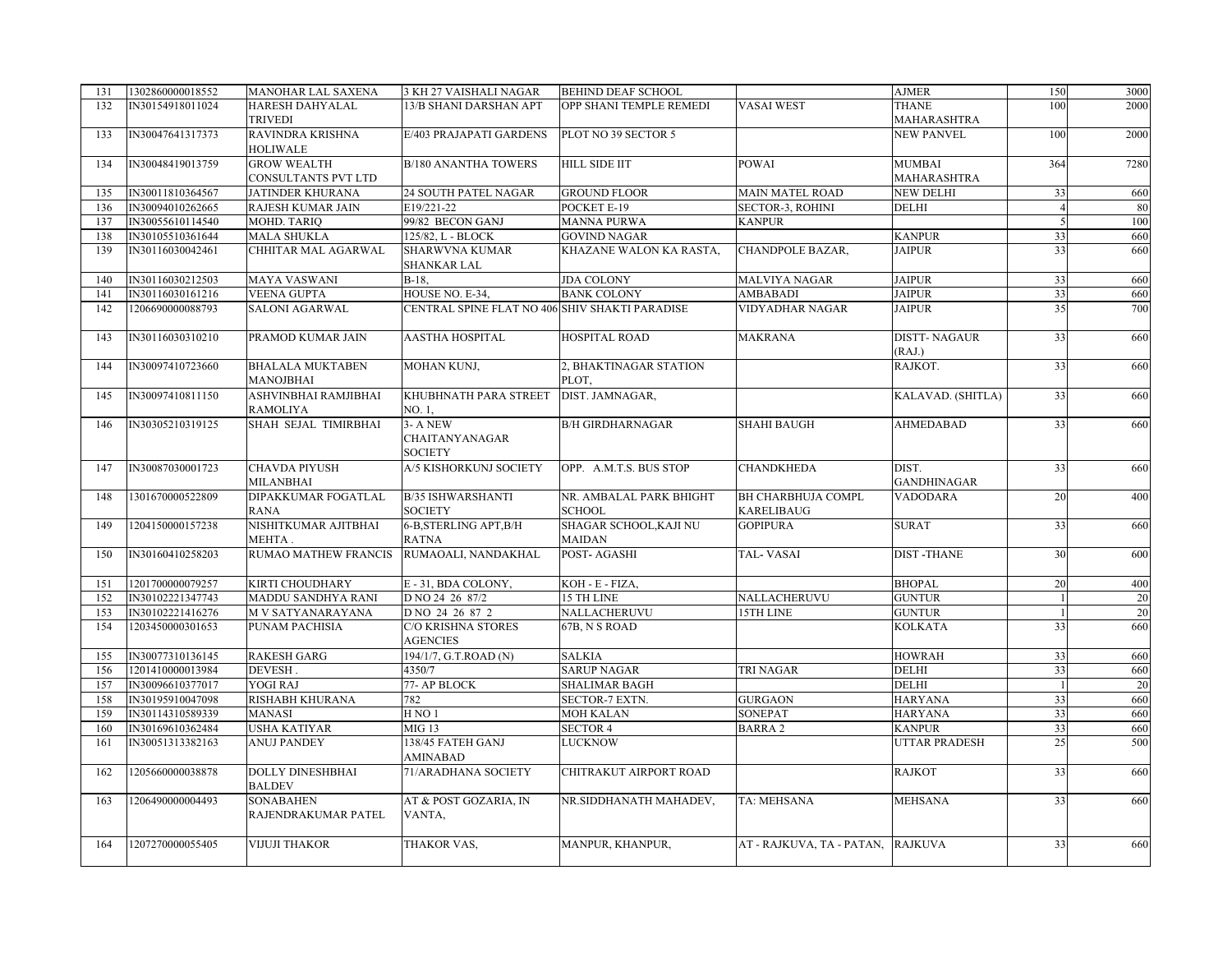| 165 | IN30021414062947 | VIRAJ KIRAN KUDALKAR                      | <b>B 19 SWAPNA SAFALYA</b><br>TEMKAR RD WORLI   |                                                         |                                         | MUMBAI<br>MAHARASHTRA                | 20             | 400  |
|-----|------------------|-------------------------------------------|-------------------------------------------------|---------------------------------------------------------|-----------------------------------------|--------------------------------------|----------------|------|
| 166 | 1201090002041025 | HEMALATA HASMUKH<br><b>DEDHIA</b>         | ROOM NO.20/21, HIRJI<br><b>BHOJRAJ</b>          | CHAWL NO. 151, R.B.MARG                                 |                                         | MUMBAI                               | 33             | 660  |
| 167 | IN30023911566802 | <b>RAMESH R MEHTA</b>                     | 39, JANKI NIKETAN, 2 ND<br>FLOOR,               | DR.R.P.RO, MULUND (WEST),                               | <b>MUMBAI</b>                           |                                      | 33             | 660  |
| 168 | IN30021410183142 | REENA MALIK                               | 31/205 VSNL STAFF<br><b>OUARTERS</b>            | NEAR OSHIWARA POLICE<br><b>STATION</b>                  | <b>JOGESHWARI WEST</b>                  | <b>MUMBAI</b>                        | 33             | 660  |
| 169 | IN30160410275165 | JYOTSNA M RUMAO                           | RUMAO ALI, NANDAKHAL                            | POST-AGASHI                                             | TAL-VASAI                               | DIST-THANE                           | 69             | 1380 |
| 170 | 1208180000117524 | <b>MADHURI RUPESH</b><br><b>MOTEWAR</b>   | D 606 6TH FLOOR<br><b>KAMDHENU</b>              | JASMINE NR GOVIND GARDEN                                | PIMPLE SAUDAGAR                         | <b>PUNE</b>                          | 10             | 200  |
| 171 | IN30011811662214 | SHYAMALA ANNAPOORNA<br><b>VUPPALA</b>     | 10-7-34 VUPPALAVARI<br><b>VEEDHI</b>            | ANAKAPALLI                                              | <b>ANDHRA PRADESH</b>                   | <b>VISAKHAPATNAM</b>                 | 33             | 660  |
| 172 | IN30021411443240 | RAMKUMAR TV                               | <b>FLAT T1 KRISHNA</b><br><b>APARTMENTS</b>     | NO 3 SAMBANDAM STREET                                   | <b>T NAGAR</b>                          | <b>CHENNAI</b>                       | 50             | 1000 |
| 173 | 1201130000601343 | <b>SUSMITA PAUL</b>                       | <b>VIVEKANANDA PALLI</b>                        | PO ENGLISH BAZAR                                        |                                         | <b>MALDA</b>                         | 8              | 160  |
| 174 | IN30097411722413 | BALBHADRASINH R JADEJA DIGVIJAY NAGAR,    |                                                 |                                                         |                                         | WANKANER                             | 33             | 660  |
| 175 | IN30177412597955 | <b>SALIM SIKAMRUDDIN</b><br>HAJIANI       | 701 7 TH FLR MIRCHANDANI<br><b>GARDEN</b>       | SUNCITY OPPOSITE ST FRANCIS VASAI WEST<br><b>SCHOOL</b> |                                         | MUMBAI                               | 33             | 660  |
| 176 | 1302750001096167 | SAHIL SANGARI                             | E 14 GREATER KAILASH<br><b>ENCLV1</b>           | <b>DELHI</b>                                            |                                         | DELHI                                | 19             | 380  |
| 177 | IN30236510244454 | ROSHAN LAL GARG                           | H.NO. 17/138,                                   | SECTOR-7,                                               | ROHINI,                                 | DELHI                                | 33             | 660  |
| 178 | 1201910103382373 | SHRUTI BHARGAVA                           | <b>ASTER HOSPITAL PO BOX</b><br>119428          | <b>MANKHOOL</b>                                         |                                         | <b>DUBAI</b>                         | 65             | 1300 |
| 179 | 1203230000882167 | MEENA JOSHI                               | 270 STREET 5                                    | <b>JAGAT PURA</b>                                       |                                         | <b>HOSHIARPUR</b>                    | $\overline{2}$ | 40   |
| 180 | IN30096610621718 | <b>MUKUL KAKKAR</b>                       | 154                                             | <b>RELAVEKALONI</b>                                     | VARDA 14                                | <b>GAJARAULA (UTTAR</b><br>PRADESH)  |                | 20   |
| 181 | 1201130000075666 | RAJENDRA RAVINDRA<br>ANEKAR               | SHREE BHAIRAV KRUPA,                            | DR.RAGHUVIR NAGAR,                                      | DOMBIVALI (E),                          | <b>THANE</b>                         | 20             | 400  |
| 182 | IN30220110975199 | ANKITA ATUL THACKER                       | H. NO. 17                                       | VILL - ROHARBANDH                                       | PO-MOTINAGAR                            | DHANBAD                              | 6              | 120  |
| 183 | IN30021412391382 | <b>TIRENDRA KUMAR</b>                     | 271 A 271 A 1 5 C CRS 6 MN 3<br><b>STG HAL</b>  | HAL 3RD STG INDIRANGR BG                                |                                         | <b>BANGALORE</b><br><b>KARNATAKA</b> | 150            | 3000 |
| 184 | IN30011811127336 | VIJAY KUMAR GUPTA                         | $A-201$                                         | <b>IST FLOOR</b>                                        | DERAWAL NAGAR                           | DELHI                                | 9              | 180  |
| 185 | 1204910000502181 | <b>VEDANT BAGRI</b>                       | H NO-4562, ST NO-11                             | DURGAPURI, HAIBOWAL KALAN NR-RAJENDRA MODEL             | <b>SCHOOL</b>                           | LUDHIANA                             | 33             | 660  |
| 186 | IN30280610081135 | TEKCHAND                                  | 6/53, SECTOR 2                                  | <b>RAJENDER NAGAR</b>                                   | <b>SAHIBABAD</b>                        | GHAZIABAD                            | 33             | 660  |
| 187 | 1202990000770907 | VINOD SARAN BHATNAGAR 3A/111 AZADNAGAR    | <b>KANPUR</b>                                   |                                                         |                                         | <b>KANPUR</b>                        | 10             | 200  |
| 188 | 1202470000031429 | RAM MANOHAR AKAR                          | AKAR SADAN SAITHAL<br><b>MODE</b>               | <b>JAIPUR ROAD</b>                                      |                                         | <b>DAUSA</b>                         | 3              | 60   |
| 189 | 1301760000153259 | KAILASH CHAND JAIN                        | C 101 ASHIRWAD AANGAN                           | CP 10                                                   | <b>INDIRA NAGAR</b>                     | KOTA                                 | 33             | 660  |
| 190 | 1204490000007694 | <b>RAMDEO RATHI</b>                       | S/O SHRI BHURSI DAS RATHI OUTSIDE JASSUSAR GATE |                                                         |                                         | <b>BIKANER</b>                       | 33             | 660  |
| 191 | 1203440000281244 | <b>ARVIND KUMAR SONI</b>                  | <b>STATION</b>                                  | <b>ROAD</b>                                             | <b>OSIYAN</b>                           | <b>JODHPUR</b>                       | 30             | 600  |
| 192 | 1203380000068738 | DARSHIL SANJAY SHAH                       | <b>AVENU</b>                                    | 604, KRISHNA PARTH SARTHI OPP BILESHWAR MAHADEV,        | 132 FEET RING ROAD,<br><b>SATELLITE</b> | <b>AHMEDABAD</b>                     | 33             | 660  |
| 193 | 1301520000116388 | NAYANKUMAR<br>ARVINDKUMAR SHAH            | A-8, SUMATI NATH SOC,                           | KATHWADA ROAD                                           | <b>NARODA</b>                           | AHEMEDABAD                           | 33             | 660  |
| 194 | 1203300000081218 | <b>BHARTI RAJKUMAR</b><br><b>GANGWANI</b> | 50, URVASHI BUNGLOWS,                           | NR. INDIRA BRIDGE,                                      | HANSOL NARODA,                          | <b>AHMEDABAD</b>                     | 33             | 660  |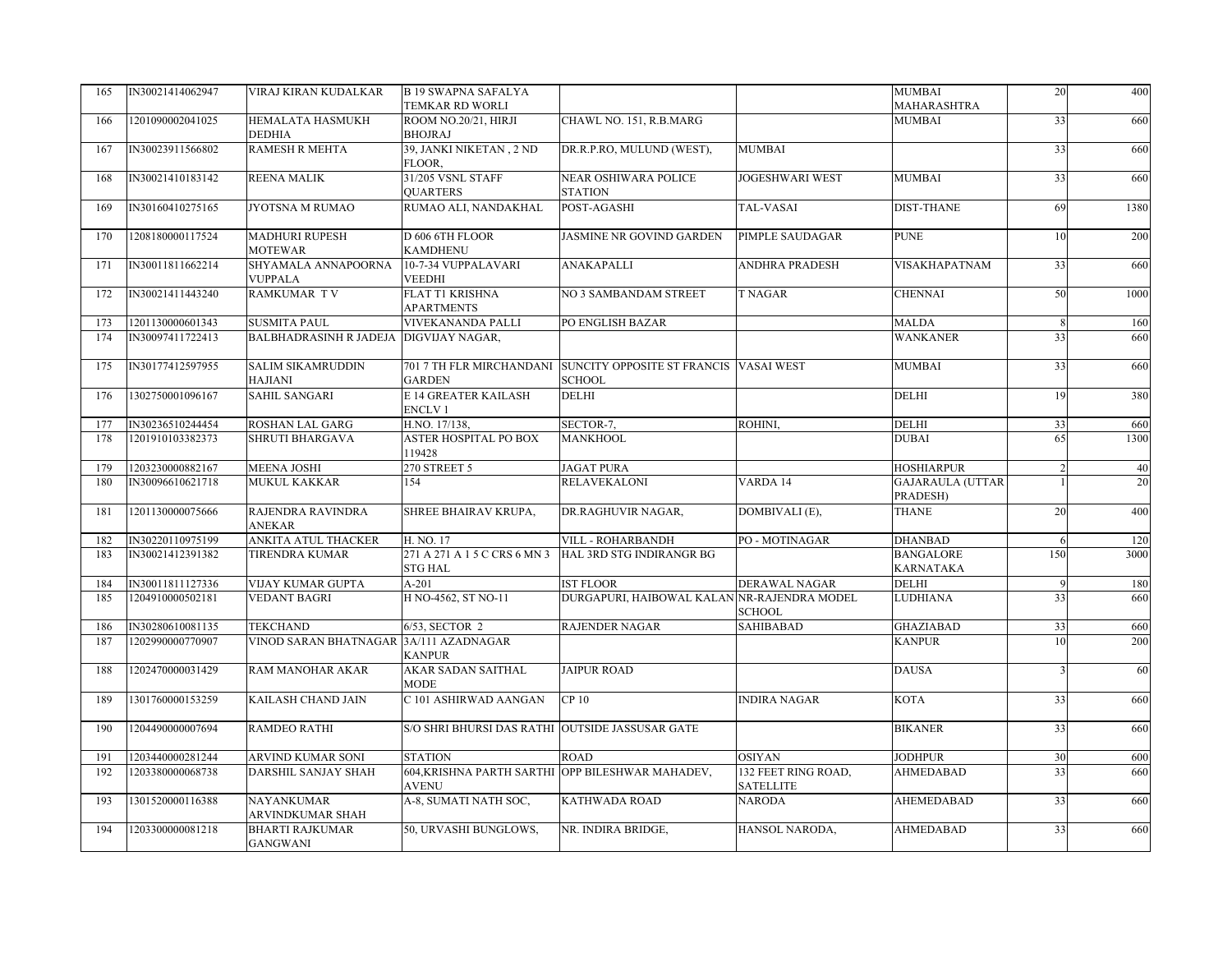| 195 | 1204150000492508 | KEYURKUMAR N JARIWALA A/4, 402,                         |                                             | SHRADDHA FLATS,                                 | NEAR SWASTI VILA, PAL                           | <b>SURAT</b>                            | 5              | 100 |
|-----|------------------|---------------------------------------------------------|---------------------------------------------|-------------------------------------------------|-------------------------------------------------|-----------------------------------------|----------------|-----|
| 196 | IN30090710105446 | <b>ASHOK KANTILAL SHAH</b>                              | 187/189 GURUKUL<br>CHAMBERS,                | MUMBADEVI ROAD,                                 | <b>MUMBAI</b>                                   |                                         | 33             | 660 |
| 197 | 1205150000131092 | DEEPASHRI DILIP PRABHU                                  | JIVANNAGAR C-4,<br>JIVANNAGAR,              | MITHAGAR ROAD,                                  | <b>MULUND (EAST)</b>                            | <b>MUMBAI</b>                           | 10             | 200 |
| 198 | 1201130000115117 | <b>VIJAY VISHWANATH</b><br><b>KANITKAR</b>              | MUKUND KESHAV,<br><b>KANITKAR</b>           | BUNGALLOW, MOTILAL NEHRU ROAD, DOMBIVLI (E),    |                                                 | <b>THANE</b>                            | 20             | 400 |
| 199 | IN30163741817950 | <b>RAVIJ</b>                                            | NO 51/26                                    | <b>AYYA MUDALI STREET</b>                       | <b>CHINTADRIPETA</b>                            | <b>CHENNAI</b>                          | 33             | 660 |
| 200 | IN30612210007838 | RAHUL AGARWAL                                           | 1/2333 RAM NAGAR                            | <b>GALI NO 9 SHAHDARA</b>                       |                                                 | <b>DELHI</b>                            | $\overline{1}$ | 20  |
| 201 | IN30299410030197 | RAGHAV KHANDELWAL                                       | H-87                                        | PHASE-I                                         | <b>ASHOK VIHAR</b>                              | DELHI                                   | 33             | 660 |
| 202 | IN30310810160222 | <b>MUKESH KUMAR</b>                                     | HNO 33 PRATAP VIHAR                         | PART <sub>1</sub>                               | KIRARI SULEMAN NAGAR                            | <b>NEW DELHI</b>                        | 33             | 660 |
| 203 | IN30051313835452 | <b>SAPNA MADAN</b>                                      | 106/13 SIKKA COLONY                         | <b>SONEPAT</b>                                  |                                                 | <b>HARYANA</b>                          | 33             | 660 |
| 204 | IN30096610380454 | VINOD KUMAR MITTAL                                      | H-202                                       | <b>VVIP ADDRESSES</b>                           | <b>RAJNAGAR EXTENSION</b>                       | UTTAR PRADESH                           | 36             | 720 |
| 205 | IN30096610669642 | <b>DURGA SINGH</b>                                      | J-195                                       | DELTA-II                                        | <b>GREATER NOIDA</b>                            | UTTAR PRADESH                           | 5              | 100 |
| 206 | IN30051320123258 | ANURAG KHANDELWAL                                       | 75 GANDHI GRAM                              |                                                 | <b>BEHIND HOSPITAL</b>                          | KANPUR UTTAR<br>PRADESH                 |                | 80  |
| 207 | IN30011811190282 | <b>BRIJ MOHAN GOYAL HUF</b>                             | 38/51                                       | <b>MOTI KUNJ</b>                                | <b>LOHA MANDI</b>                               | AGRA                                    | 33             | 660 |
| 208 | 1203660000204024 | ASHISH GHIYA HUF                                        | $\overline{P.}$ NO - 13,                    | <b>BARKAT COLONY</b>                            | TONK PHATAK                                     | <b>JAIPUR</b>                           | 33             | 660 |
| 209 | 1601430103722991 | <b>SHAILJA SHARMA</b>                                   | D 188 JVGAL BHAWAN OPP<br><b>PAREEK</b>     | COLLEGE KANTI CHANDRA<br><b>ROAD</b>            | <b>BANI PARK</b>                                | <b>JAIPUR</b>                           | 10             | 200 |
| 210 | IN30270020156840 | PRAVEEN GUPTA                                           | 53                                          | <b>SUBHASH COLONY</b>                           | <b>SHASTRI NAGAR</b>                            | <b>JAIPUR</b>                           | 33             | 660 |
| 211 | IN30198310541988 | KRISHNA CHANDRA<br><b>SAMRIA</b>                        | B-87, KASHIPURI,                            |                                                 |                                                 | BHILWARA (RAJ.)                         | 33             | 660 |
| 212 | 1203440000884348 | <b>FALGUNI C DAVDA</b>                                  | 203 PRATIKHA APPT                           | OPP P AND T COLONY                              | <b>6 PATEL COLONY</b>                           | <b>JAMNAGAR</b>                         | 33             | 660 |
| 213 | IN30164510179292 | <b>LAXMICHAND C SHAH</b>                                | 2077 NAGJI BHUDAR NI POLE NEAR JAIN DERASAR |                                                 | <b>KHADIA</b>                                   | <b>AHMEDABAD</b>                        | 33             | 660 |
| 214 | IN30045014507992 | <b>RISHI DAYANAND</b><br><b>KHARKWAL</b>                | C 6 VAYAM                                   | <b>IDBI OFFICER FLATS</b>                       | <b>IDBI COMPUND OFF C G</b><br>ROAD AHMEDABAD   | <b>GUJARAT</b>                          | 33             | 660 |
| 215 | 1203350001204538 | RAMESHBHAI HIMMATLAL<br><b>SHAH</b>                     | NEAR MANGLYA KANJARI                        | TALUKA NADIAD                                   | STATION ROAD AT KANJARI NADIAD                  |                                         | 33             | 660 |
| 216 | IN30226914640986 | <b>GARIMA NAHAR</b>                                     | 302-T-15 MONALISA                           | MANJALPUR                                       | MORE MEGA STORE                                 | <b>VADODARA</b><br><b>GUJARAT INDIA</b> | 33             | 660 |
| 217 | IN30226914564227 | RAVINDRA BANSIDHAR<br><b>SOMANI</b>                     | PODDAR HOUSE                                | <b>4 TH FLOOR A ROAD</b>                        | <b>CHURCHGATE</b>                               | MUMBAI<br>MAHARASHTRA                   | 33             | 660 |
| 218 | 1206300000041041 | <b>BIPINKUMAR VINODBHAI</b><br><b>DEWANI</b>            | 505 B VARSHA BLDG                           | 5TH FLR PLOT NO 1 NAVYUG<br><b>SOC</b>          | JVPD SCHEME VILE PARLE                          | <b>MUMBAI</b>                           | $\overline{2}$ | 40  |
| 219 | IN30090710501850 | <b>BHAMINI KIRAN PAREKH</b>                             | 1003 SMRUTI CHSL                            | M G CROSS ROAD NO.4                             | <b>KANDIVALI WEST</b>                           | MUMBAI                                  | 33             | 660 |
| 220 | IN30160411667306 | PARVATI DEVI GOENKA                                     | <b>302 SHREE RAM KUTIR</b>                  | STATION RD OPP CHANDULAL<br><b>PARK</b>         | <b>BHAYANDER WEST</b>                           | THANE                                   | 14             | 280 |
| 221 | 1204720001911208 | <b>SHAILESHKUMAR</b><br><b>HANMANTRAO</b><br>WAGHOLIKAR | FLAT NO 320 VAKIL NAGAR                     | CO OP HGS SOC PATWARDHAN<br><b>BAUG</b>         | <b>ERANDWANE NR SEVA</b><br><b>SADAN SCHOOL</b> | <b>PUNE</b>                             | 45             | 900 |
| 222 | IN30051382409625 | SAURABH SANJAY DUBEY                                    | FLAT N 101 B WING<br>KHANDOBA APARTMENT     | PADA ROAD CHINCHPADA<br>KALYAN                  | <b>THANE</b>                                    | <b>THANE</b><br>MAHARASHTRA             | 5              | 100 |
| 223 | IN30154952438470 | MEGHANA MUKUND WAGH C-209 NAV SIDDHIVINAYAK             | <b>CHS</b>                                  | TISGAON PADA KATEMANIVALI NEAR-SUKH SHANTI BLDG | PUNE LINK ROAD                                  | <b>KALYAN</b>                           | 25             | 500 |
| 224 | IN30021417767422 | <b>GAUTAM AGRAWAL</b>                                   | 74 KIRODIMAL COLONY,<br>RAIGARH THANA       | KOTWALI KE PEECHE RAIGARH                       |                                                 | RAIGARH<br>CHHATTISGARH                 | 40             | 800 |
| 225 | IN30290248425404 | <b>VENKATESWARA RAO</b><br><b>KEDARISETTY</b>           | 1/9/647 FLAT NO 305                         | <b>KL RAO RESIDENCY</b><br>VIDYANAGAR           | <b>HYDERABAD</b>                                | <b>ANDHRA</b><br>PRADESH, INDIA         | 31             | 620 |
| 226 | 1205270000061182 | <b>SUDHEER KUMAR</b><br>NEERUMALLA                      | $D.NO:9-440/2$                              | NEAR WATER TANK                                 | PIDUGURALLA                                     | <b>GUNTUR</b>                           | 23             | 460 |